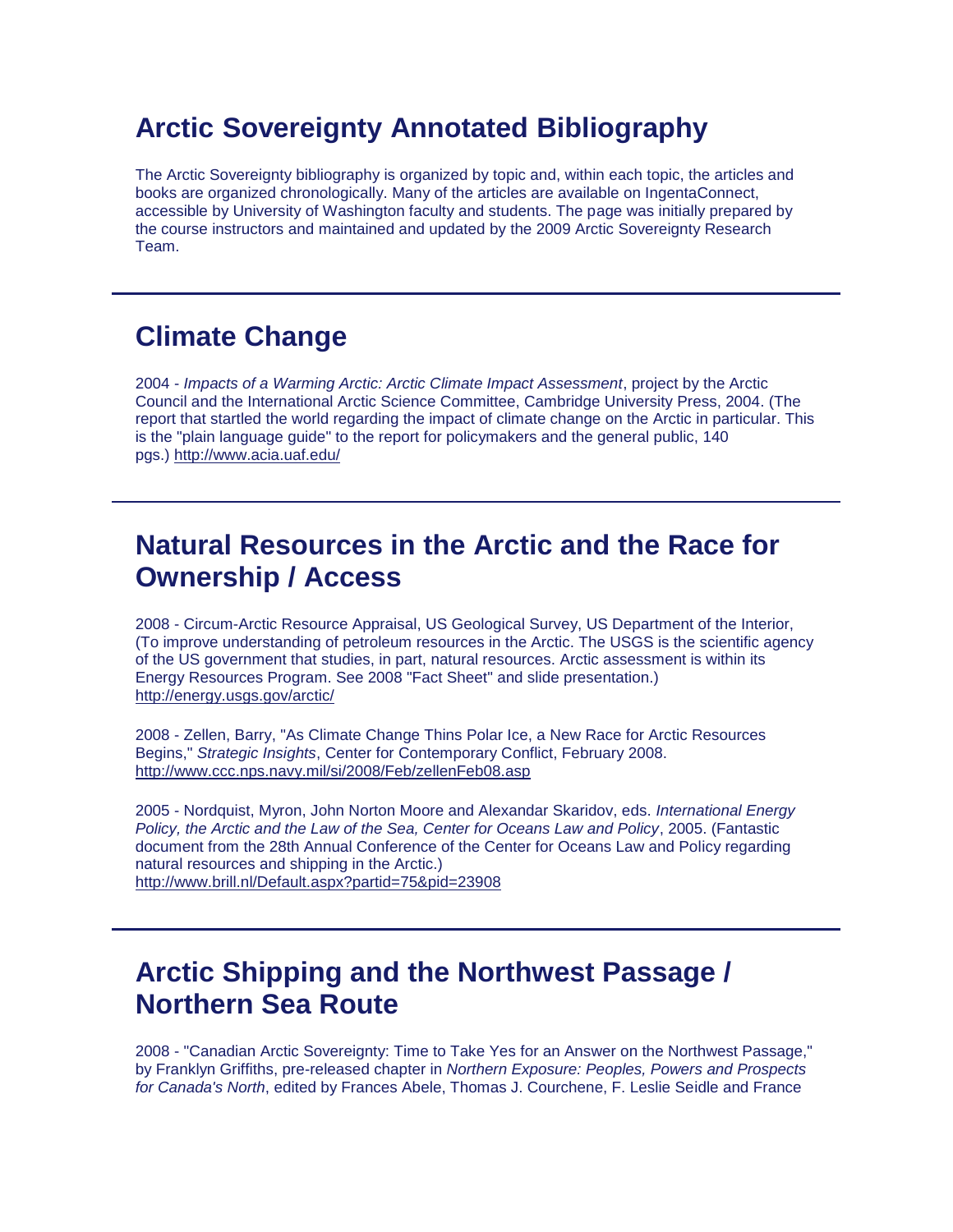St-Hilaire, Institute of Research on Public Policy, Ottawa, Canada, September 2008. [http://www.irpp.org/research/re\\_aots.asp](http://www.irpp.org/research/re_aots.asp)

2007 - "The Law of the Sea Convention ad the Northwest Passage," by James Kraska, *The International Journal of Marine and Coastal Law*, Volume 22, Number 2, 2007, pp. 257-282(26), Martinus Nijhoff Publishers. (Kraska is Oceans Policy Adviser, Joint Chiefs of Staff, The Pentagon, Washington, DC. This article suggests that Canada can best achieve widespread global support for managing its maritime Arctic by acknowledging that the passage constitutes an international strait and then working through the International Maritime Organization to develop a comprehensive package of internationally accepted regulations.) IngentaConnect - [http://www.ingentaconnect.com](http://www.ingentaconnect.com/)

1959-2006 - *Breaking the Ice: Canada and the Northwest Passage*, Canadian Broadcasting Corporation Digital Archives, 2006. (History with television and radio clips. Truly brings the history alive.)

[http://archives.cbc.ca/IDD-1-73-2349/politics\\_economy/northwest\\_passage/](http://archives.cbc.ca/IDD-1-73-2349/politics_economy/northwest_passage/)

1987 - Griffiths, Franklyn, editor, *Politics of the Northwest Passage*, Kingston: McGill-Queen's University Press, 1987. (Excellent historic overview providing the 20-year lead up to the voyage of the US Polar Sea in 1986.)

## *Tourism*

2007 - *Polar Tourism: Research Directions for Current Realities and Future Possibilities, special edition, Tourism in Marine Environments*, Vol. 4, Nos. 2-3, 2007, including, "Climate Change, Marine Tourism and Sustainability in the Canadian Arctic: Contributions from Systems and Complexity Approaches," "Working Towards Policy Creation for Cruise Ship Tourism in Parks and Protected Areas of Nunavut," "The Commencement of Regular Arctic Cruise Ship Tourism: Wilhelm Bade and the 'Nordische Hochseefischerei Gesellschaft' of 1892/1893," and "Wildlife Tourist Archetypes: Are All Polar Bear Viewers in Churchill, Manitoba Ecotourists?," by Raynald Harvey Lemelin and Bryan Smale.

IngentaConnect - [http://www.ingentaconnect.com](http://www.ingentaconnect.com/)

2006 - "Sustainable Cruise Tourism in Arctic Canada: An Integrated Coastal Management Approach," by Emma J. Stewart and Dianne Draper, *Tourism in Marine Environments*, Vol. 3, No. 2, pp. 77-88, 2006.

IngentaConnect - [http://www.ingentaconnect.com](http://www.ingentaconnect.com/)

## **Northern Dimensions of Foreign Policy**

#### *International*

May 2008 - *The Ilulissat Declaration*, Arctic Ocean Conference, Ilulissat, Greenland, 27-29 May 2008.

OceanLaw.org - <http://www.oceanlaw.org/> (see recent articles, right column)

2008 - "Warm Waters and Cold Shoulders: Jostling for Jurisdiction in Polar Oceans," by Rosemary Rayfuse,*University of New South Wales Faculty of Law Research Series*, 2008. (Rayfuse challenges the legal rights of the five Arctic nations that signed the Ilulissat Declaration.)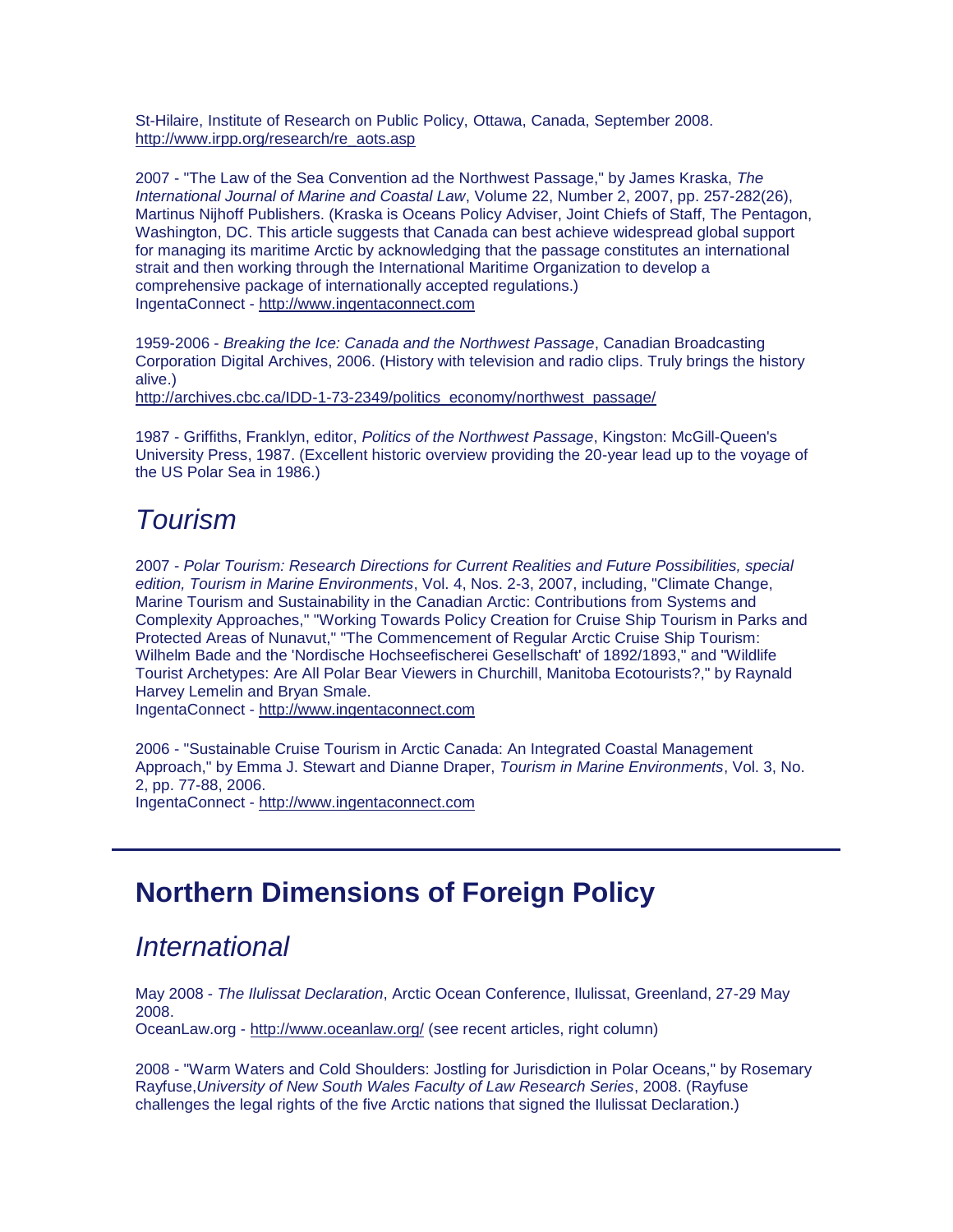University of South Wales Faculty of Law Research Series Articles <http://www.austlii.edu.au/au/journals/UNSWLRS/2008/>

# *Canada*

2008 - "Rethinking the Arctic: A New Agenda for Canada and the United States," Donald McRae, *Canada-US Project*, Blueprint for a Canada-US Engagement, sponsored by Carleton University, 2008. Centre for Trade Policy and Law, Canada-US Project, Carleton University -

<http://www.carleton.ca/ctpl/training/Canada-USProject.html>

2008 - "Canada and the Changing International Arctic: At the Crossroads of Cooperation and Conflict," by Rob Huebert, pre-released chapter in *Northern Exposure: Peoples, Powers and Prospects for Canada's North*, edited by Frances Abele, Thomas J. Courchene, F. Leslie Seidle and France St-Hilaire, Institute for Research on Public Policy, Ottawa, Canada, September 2008. [http://www.irpp.org/research/re\\_aots.asp](http://www.irpp.org/research/re_aots.asp)

2008 - *Canada's Arctic Interests and Responsibilities*, by Franklyn Griffiths, the Honourable Paul Okalik, Suzanne Lalonde, Rob Huebert, Whitney Lackenbauer, *Behind the Headlines*, Canadian International Council, Foreign Policy Conference of the Canadian International Council, Toronto, June 20-21, 2008.

<http://www.igloo.org/canadianinternational/>

2008 - *Arctic Front: Defending Canada in the Far North*, by Ken S. Coates, P. Whitney Lackenbauer, William R. Morrison and Greg Poelzer." ("Arctic Front confronts Canada's longstanding neglect of the Far North and outlines what needs to be done to protect our national interest." - publisher)

2006 - *Canadian Arctic Sovereignty, by Matthew Carnaghan and Allison Goody*, Political and Social Affairs Division, Library of Parliament, Parliamentary Information and Research Service, 26 January 2006. ("To provide information for Committees, Members of Senate and the House of Commons." - site)

<http://www.parl.gc.ca/information/library/PRBpubs/prb0561-e.htm>

2002 - *European Union-Canada Cooperation on Northern Issues: A Progress Report, Canada and the Circumpolar World*, Foreign Affairs and International Relations Canada, 2008. <http://www.international.gc.ca/polar-polaire/partners-partenaires.aspx?lang=en#linkA>

2000 - *The Northern Dimensions of Canada's Foreign Policy*, Department of Foreign Affairs and International Trade, prepared by the Communications Bureau, 2000. (A framework to promote the extension of Canada's interest, values and responsibilities in the North.) <http://www.international.gc.ca/polar-polaire/ndfp-vnpe2.aspx?lang=en>

1997 - *Canada and the Circumpolar World: Meeting the Challenges of Cooperation into the Twenty-first Century*, Report of the House of Commons Standing Committee on Foreign Affairs and International Trade, Bill Graham, M.P., Chair, April 1997. [http://www.parl.gc.ca/35/Archives/committees352/fore/reports/07\\_1997-04/seventhe.html](http://www.parl.gc.ca/35/Archives/committees352/fore/reports/07_1997-04/seventhe.html)

1997 - Griffiths, Franklyn. "Environment in the U.S. Security Debate the Case of the Missing Arctic Waters," Washington: Woodrow Wilson International Center for Scholars, 1997. <http://www.earthscape.org/p1/ecs24/>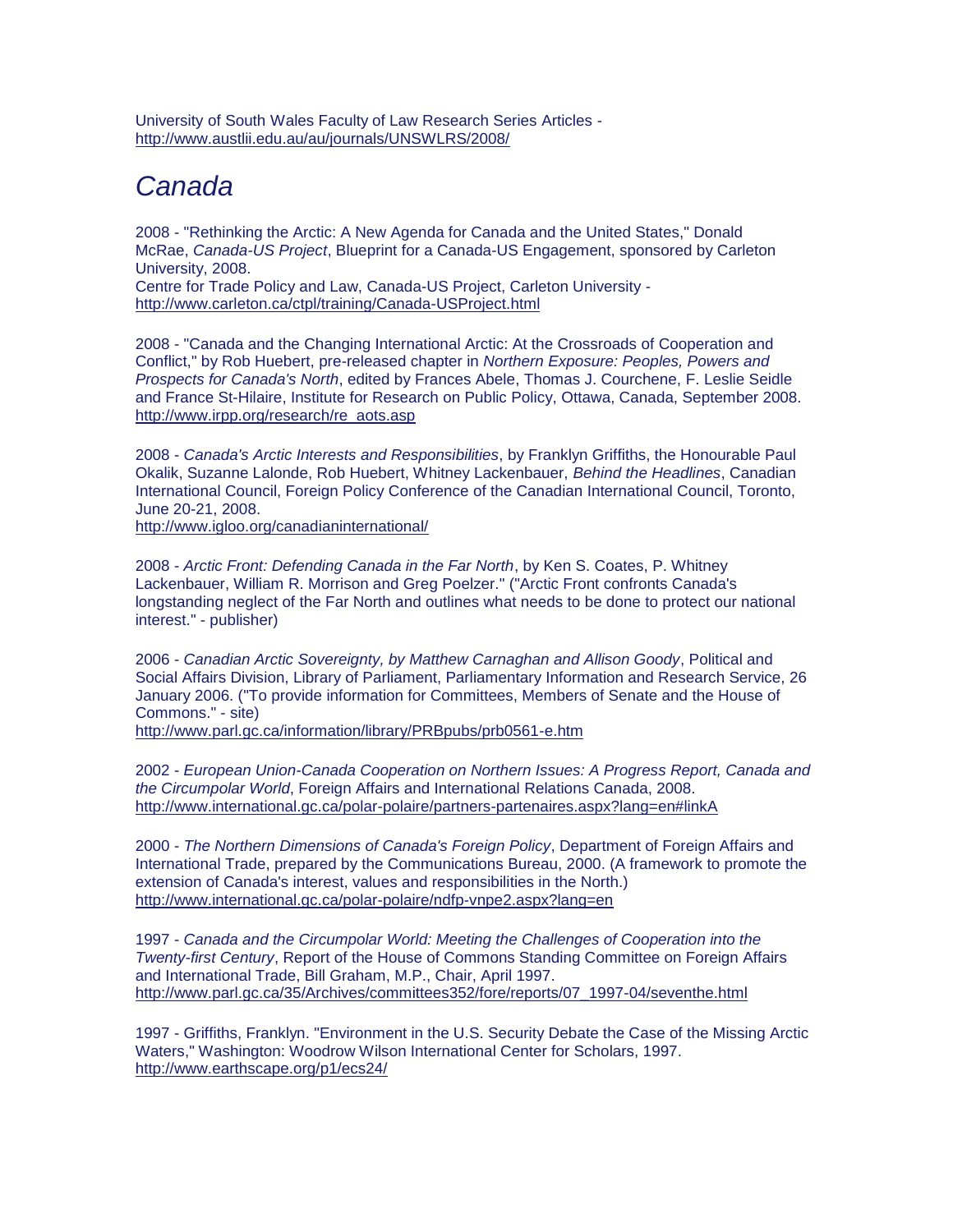1992 - Griffiths, Franklyn, editor, *Arctic Alternatives: Civility or Militarism in the Circumpolar North*, Toronto: Science for Peace, 1992. ("The conceptual and practical problems that must be resolved if the peoples of the Arctic countries are to develop their region away form militarism and towards civility." - website)

[http://books.google.com/books?id=hC4gEsSR1JwC&dq=Arctic+Alternatives:+Civility+of+Militarism](http://books.google.com/books?id=hC4gEsSR1JwC&dq=Arctic+Alternatives:+Civility+of+Militarism+in+the+Circumpolar+North&source=gbs_summary_s&cad=0) [+in+the+Circumpolar+North&source=gbs\\_summary\\_s&cad=0](http://books.google.com/books?id=hC4gEsSR1JwC&dq=Arctic+Alternatives:+Civility+of+Militarism+in+the+Circumpolar+North&source=gbs_summary_s&cad=0)

1988 - Griffiths, Franklyn. *The Arctic as an International Political Region*, Toronto: Science for Peace, 1988.

1964 - "New Perspective on the North," by Trevor Lloyd, *Foreign Affairs*, January 1964. (Reexamination of the premises of the Arctic as a focus of military strategy rather than cooperative inquiry.)

### *United States*

2008 - *US Arctic Policy*, Oceans and International Environmental Scientific Affairs, Under Secretary for Democracy and Global Affairs, US Department of State. (Margaret Hayes, Director of the Office of Oceans Affairs, announced in Alaska in August 2008 that a comprehensive report on US Arctic Policy would be released in the fall. - NF) <http://www.state.gov/g/oes/ocns/arc/>

2008 - "Arctic Meltdown: The Economic and Security Implications of Global Warming," *Foreign Affairs*, by Scott G. Borgerson, March/April 2008. IngentaConnect - [http://www.ingentaconnect.com](http://www.ingentaconnect.com/)

1981 - "The Arctic: Last Unmanaged Frontier," by Lincoln P. Bloomfield, *Foreign Affairs*, Vol. 60, No. 1, Fall 1981. (Discussion of how the Arctic is the only region left that is not included in existing or prospective international agreements. Bloomfield is a political scientist.)

### *Norway*

2006 - *The Norwegian Government's High North Strategy*, Norwegian Ministry of Foreign Affairs, High North, 2008. <http://www.regjeringen.no/en/dep/ud/selected-topics/High-North.html?id=1154>

## *European Union*

November 2008 - *The European Union and the Arctic Region*, Maritime Policy Actions, Maritime Affairs, European Commission, Brussels, 20 November 2008. (The paper states the European Union's interests in the Arctic and constitutes the first steps in the EU creating an Arctic policy. - NF)

[http://ec.europa.eu/maritimeaffairs/arctic\\_overview\\_en.html](http://ec.europa.eu/maritimeaffairs/arctic_overview_en.html)

June 2008 - *The European Union and the Arctic: Policies and Actions*, by Adele Airoldi, report for the Nordic Council of Ministers, Copenhagen 2008. (The aim of the report was to provide an overview on EU involvements in the Arctic and to identify areas for co-operation. It would provide the foundation for the above policy paper. - NF)

[http://www.norden.org/conference.arctic2008/report\\_on\\_eu\\_policies.asp](http://www.norden.org/conference.arctic2008/report_on_eu_policies.asp)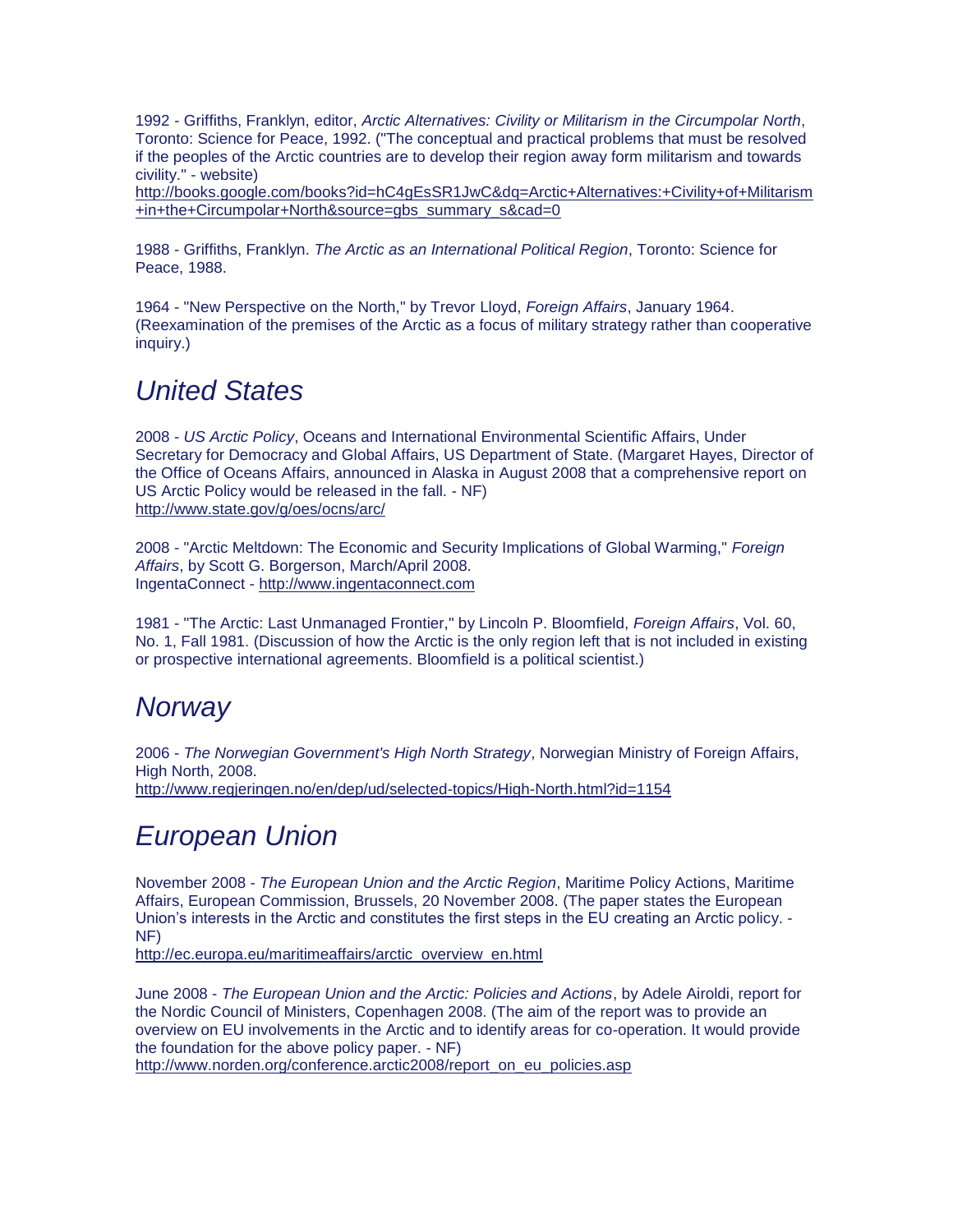### *Russia*

1988 - "The Soviet North," *Northern Perspectives*, Canadian Arctic Resources Committee, Vol. 16, No. 4, July-August 1988. (Articles by a number of authors addressing the emergence of a circumpolar giant, Soviet-Canadian cooperation, Soviet Arctic marine transportation, sovereignty in the high seas.) <http://www.carc.org/>

# **Legal Process - Law of the Sea**

### *International*

1982 - *United Nations Convention on the Law of the Sea*, 1982. [http://www.un.org/Depts/los/convention\\_agreements/convention\\_overview\\_convention.htm](http://www.un.org/Depts/los/convention_agreements/convention_overview_convention.htm)

2008 - Maritime jurisdiction and boundaries in the Arctic region, Boundary Resources, International Boundaries Research Institute, Durham University. (In response to numerous enquiries relating to maritime jurisdiction in the Arctic, IBRU has prepared a map and a set of briefing notes on the current state of play in the region. The map identifies known claims and agreed boundaries, plus potential areas that might be claimed in the future.) <http://www.dur.ac.uk/ibru/resources/arctic/>

2008 - "The Legal Framework and Recent Developments Regarding the Continental Shelf Beyond the 200 Nautical Miles in the Arctic Ocean," by Ted L. McDorman, Faculty of Law, University of British Columbia, presented at a conference in Oslo, 2008.

### *Canada*

2008 - "Canada's Arctic Continental Shelf Extension: Debunking Myths," *Policy Options*, September 2008. (Elizabeth Riddell-Dixon is a professor of international relations in the Department of Political Science at the U niversity of Western Ontario. Adapted from "Canada and Arctic Politics: The Continental Shelf Extension," Ocean Development and International Law, forthcoming.)

<http://www.irpp.org/po/> (September 2008 issue)

2007 - Canada's Legal Claims Over Arctic Territory and Waters, Robert Dufresne, Law and Government Division, Parliamentary Information and Research Service, Library of Parliament, Canada. (Includes sovereignty over Arctic islands, Hans Island, maritime zones, Northwest Passage.)

Library of Parliament Research Publications - [http://www.parl.gc.ca/common/library\\_prb.asp](http://www.parl.gc.ca/common/library_prb.asp)

## *United States*

2008 - "The United States and Law of the Sea Convention," by John B. Bellinger, III, Legal Adviser, Remarks at the Law of the Sea Institute, Berkeley, California, November 3, 2008. <http://www.state.gov/s/l/rls/111587.htm>